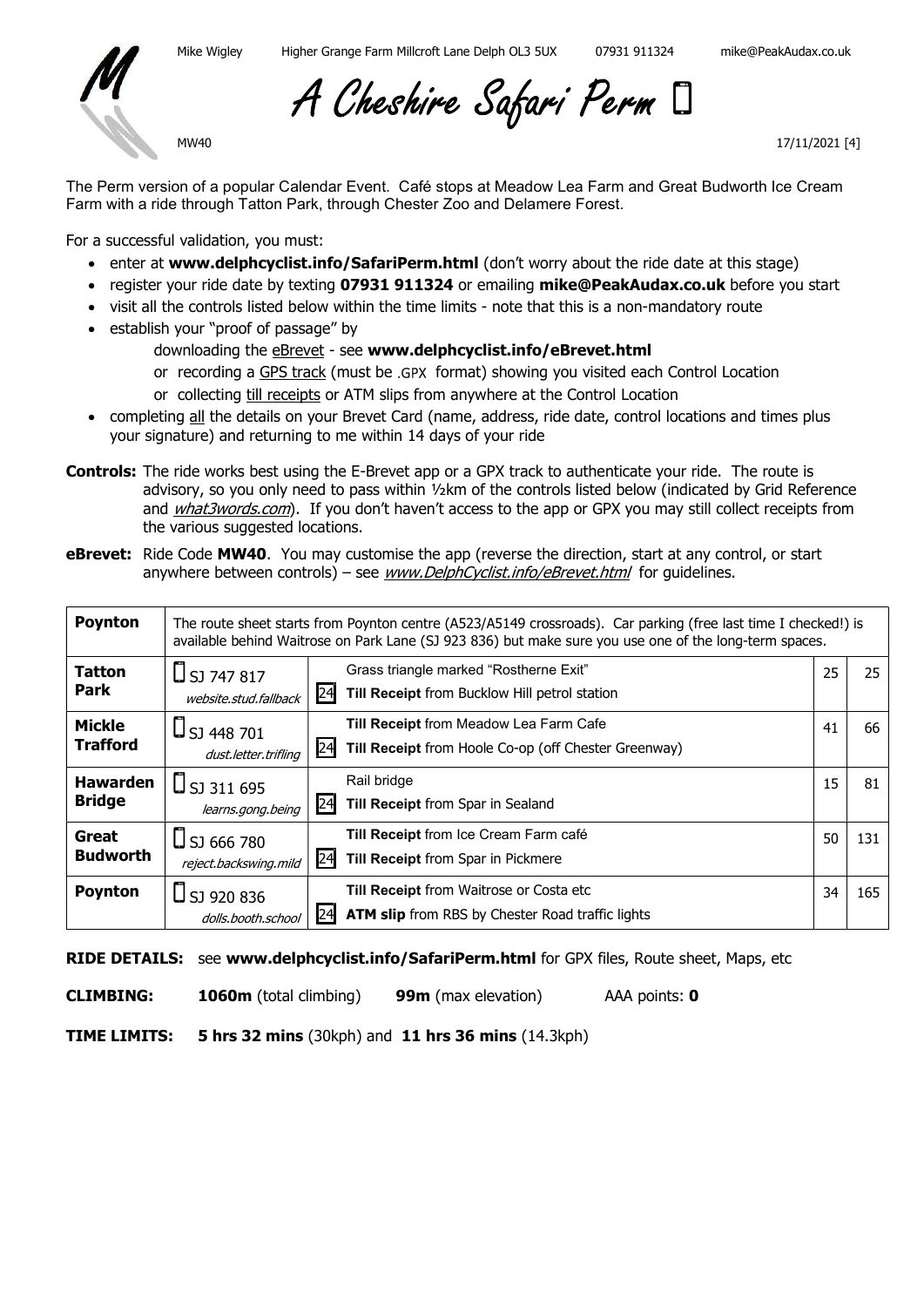|                 | A Cheshire Safari 166                                                                                                           |  |  |
|-----------------|---------------------------------------------------------------------------------------------------------------------------------|--|--|
| 1,              | leave Poynton U on Chester Road<br>A5149 with church on your left, follow<br>A5159 & A5102 to <b>Wilmslow</b>                   |  |  |
|                 | 7.5 $\Phi$ /Town Centre > at mini-O Macc Rd                                                                                     |  |  |
|                 | 8.6 <b>+4</b> Swan Street                                                                                                       |  |  |
|                 | 8.7 $\,\,\blacktriangleright\,$ Hawthorn Lane                                                                                   |  |  |
|                 | 9.9 $\triangleq$ Broad Walk                                                                                                     |  |  |
|                 | 10.2 T Kings Road                                                                                                               |  |  |
|                 | 10.5 $\rightarrow$ (A538)                                                                                                       |  |  |
|                 | 10.8 + <morley green<="" td=""></morley>                                                                                        |  |  |
|                 | 13.8 $\rightarrow$ Burleyhurst Lane (after Golf Club)                                                                           |  |  |
|                 | 14.5 ← 2 <sup>nd</sup> L < <i>Mobberley</i> Davenport La                                                                        |  |  |
| 15.6 $\text{L}$ |                                                                                                                                 |  |  |
|                 | 16.0 $\rightarrow$ <i>Ashley</i>                                                                                                |  |  |
|                 | 17.0 <b>+ Knutsford</b> Slade La (at white house)                                                                               |  |  |
| 17.4 $\uparrow$ |                                                                                                                                 |  |  |
| 18.6            | $\overline{\text{Knutsford}}$ B5085<br>pass BP & pedestrian crossing then                                                       |  |  |
|                 | 21.2 $\rightarrow$ Middle Walk and under railway<br>bridge into Knutsford<br>alongside pond, through gate, straight<br>on then  |  |  |
| 21.7            | right onto King Street <b>D</b>                                                                                                 |  |  |
| 22.0            | <b>Tatton Park</b><br>H                                                                                                         |  |  |
| 25.0            | Tatton Park D<br>to grass triangle<br>Rostherne Exit><br>or continue to Bucklow Hill garage if not<br>using E-Brevet app or GPX |  |  |

|     | 2 <b>+</b> Rostherne Rostherne Lane                                                    |
|-----|----------------------------------------------------------------------------------------|
|     |                                                                                        |
|     | 3.4 $\mathbf{T}^{\dagger}$ at <b>Bucklow Hill</b> & immediately<br>H Chapel Lane       |
|     |                                                                                        |
|     | 7.4 $\rightarrow$ Mowpen Brow (obscured sign)                                          |
|     | 9.2 $\rightarrow$ / <i>Warrington</i> A50                                              |
|     | 9.4 + Swineyard Lane                                                                   |
|     | 14.3 + < Stretton B5356 Grappenhall La                                                 |
|     | 17.6 $\rightarrow$ <i>Daresbury</i> B5356 (over A49)                                   |
|     | 19.3 $\leftrightarrow$ at right hand bend, over M56                                    |
|     | 19.5 <b>T Preston Brook</b> > Summer Lane                                              |
|     | 23.0 $\text{Tr} \left\langle \text{Dutton} \right\rangle$ and soon                     |
|     | 23.1 $\blacktriangleright$ Chester                                                     |
|     | 23.4 T and follow all A56 through<br>Frodham & Helsby                                  |
|     | 35.5 + Chester                                                                         |
|     | 41.0 + $\leftarrow$ Plemstall Way<br>Mickle Trafford U                                 |
|     |                                                                                        |
| 3   | → → do St Peter's Way                                                                  |
| 0.8 | T Station Lane                                                                         |
|     | 1.2 $\rightarrow$ onto Greenway, continue through<br><b>Chester to Hawarden Bridge</b> |

- (or continue 50m for Meadow Lea Farm Café)
- 15.3 Harwarden Bridge or continue to Spar in Sealand if not using E-Brevet app or GPX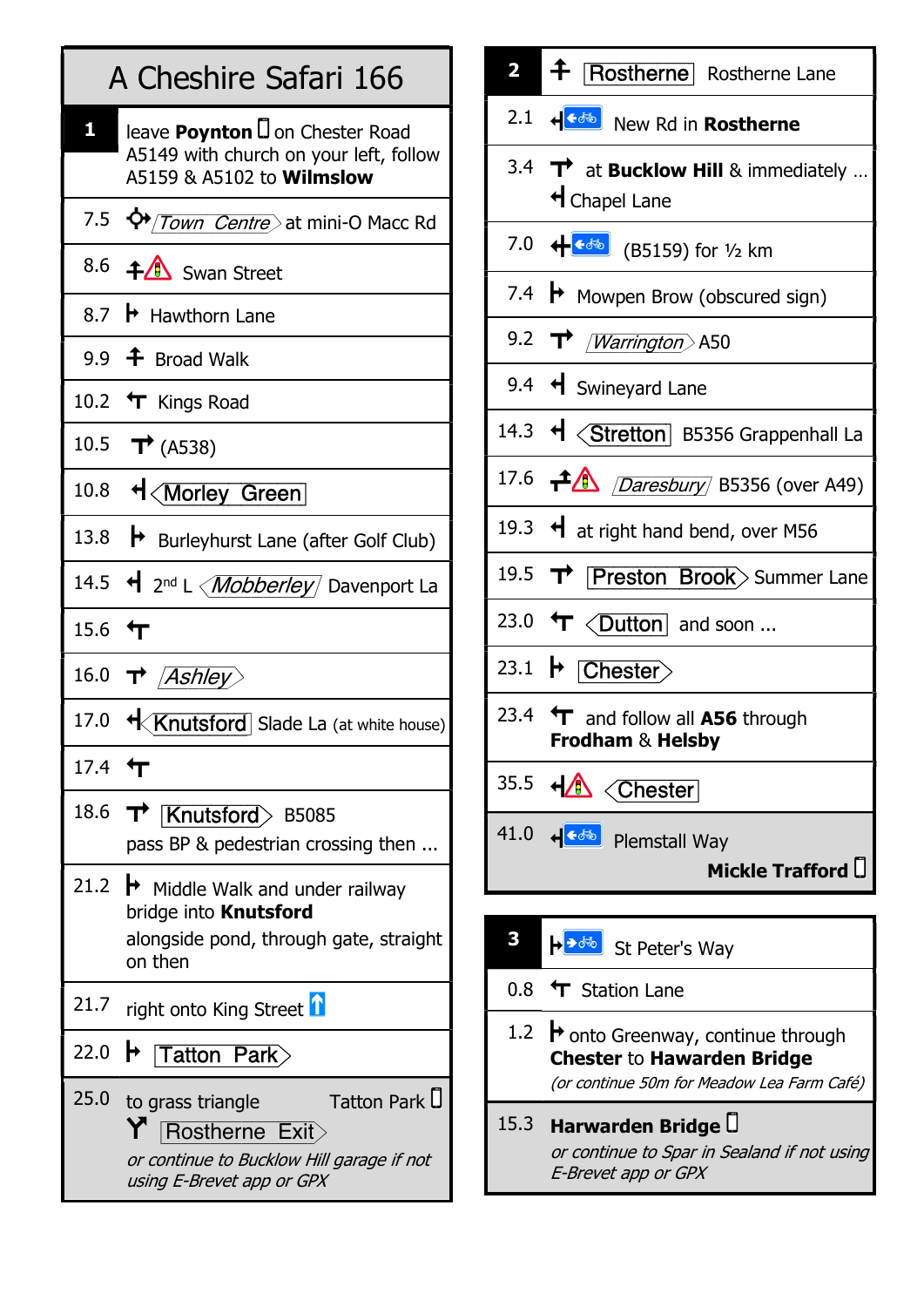| $\overline{A}$ $\overline{C}$ $\overline{C}$ $\overline{C}$ $\overline{C}$ $\overline{C}$ $\overline{C}$ $\overline{C}$ $\overline{C}$ $\overline{C}$ $\overline{C}$ $\overline{C}$ $\overline{C}$ $\overline{C}$ $\overline{C}$ $\overline{C}$ $\overline{C}$ $\overline{C}$ $\overline{C}$ $\overline{C}$ $\overline{C}$ $\overline{C}$ $\overline{C}$ $\overline{C}$ $\overline{$                                                                                                                                             |
|----------------------------------------------------------------------------------------------------------------------------------------------------------------------------------------------------------------------------------------------------------------------------------------------------------------------------------------------------------------------------------------------------------------------------------------------------------------------------------------------------------------------------------|
| 1.5 $\Upsilon$ onto B5441 at Blue Bridge                                                                                                                                                                                                                                                                                                                                                                                                                                                                                         |
| 2.4 $\Leftrightarrow$ $\langle$ Flint                                                                                                                                                                                                                                                                                                                                                                                                                                                                                            |
| 3.8 $\leftrightarrow$ Other routes                                                                                                                                                                                                                                                                                                                                                                                                                                                                                               |
| 4.1 + T Green Lane West, thru road tunnel                                                                                                                                                                                                                                                                                                                                                                                                                                                                                        |
| 4.3 $\leftarrow$ $\bullet$ $\bullet$ $\boxed{563}$ ie straight on                                                                                                                                                                                                                                                                                                                                                                                                                                                                |
| 5.2 <b>+</b> Cross dual carriageway <b>Saughall</b>                                                                                                                                                                                                                                                                                                                                                                                                                                                                              |
| 5.8 $\leftarrow$ 363) Four Ways Farm                                                                                                                                                                                                                                                                                                                                                                                                                                                                                             |
| 8.0 $\rightarrow$ after bridge on Lodge Lane                                                                                                                                                                                                                                                                                                                                                                                                                                                                                     |
| 8.3 <sup>T</sup> Fiddlers Lane in Saughall                                                                                                                                                                                                                                                                                                                                                                                                                                                                                       |
| 9.4 $\mathbf{T}$ $\mathbf{B}$ $\mathbf{B}$ $\mathbf{B}$ as A540 Parkgate Road                                                                                                                                                                                                                                                                                                                                                                                                                                                    |
| 9.8 + Overwood Lane                                                                                                                                                                                                                                                                                                                                                                                                                                                                                                              |
| 10.4 $\rightarrow$ Townfield Lane                                                                                                                                                                                                                                                                                                                                                                                                                                                                                                |
| 10.7 + Well Lane to Lea by Backford                                                                                                                                                                                                                                                                                                                                                                                                                                                                                              |
| 12.6 at A41, $\sqrt{3}$ right onto cyclepath<br>(on right of dual carriageway)                                                                                                                                                                                                                                                                                                                                                                                                                                                   |
| canal towpath to next bridge (134)                                                                                                                                                                                                                                                                                                                                                                                                                                                                                               |
| 14.4 $\sqrt{20}$ + $\frac{1}{2}$ $\sqrt{56}$<br>through Chester Zoo                                                                                                                                                                                                                                                                                                                                                                                                                                                              |
| 15.7 + <sup> +</sup> <sub>64</sub> + <sub>15</sub> + <sub>15</sub> + <sub>64</sub> + <sub>15</sub> + <sub>15</sub> + <sub>15</sub> + <sub>15</sub> + <sub>15</sub> + <sub>15</sub> + <sub>15</sub> + <sub>15</sub> + <sub>15</sub> + <sub>16</sub> + <sub>16</sub> + <sub>16</sub> + <sub>16</sub> + <sub>16</sub> + <sub>16</sub> + <sub>16</sub> + <sub>16</sub> + <sub>16</sub> + <sub>16</sub> + <sub>16</sub> + <sub>16</sub> + <sub>16</sub> + <sub>16</sub> + <sub>16</sub> + <sub>16</sub> + <sub>16</sub> + <sub></sub> |
| 15.9 <del>(<sup>color</sup>)</del> <i>(Wervin)</i>                                                                                                                                                                                                                                                                                                                                                                                                                                                                               |
| 16.0 <i>♦ Picton Gorse</i> Acres Lane                                                                                                                                                                                                                                                                                                                                                                                                                                                                                            |
| 16.0 <b>• Picton Gorse</b> Acres Lane                                                                                                                                                                                                                                                                                                                                                                                                                                                                                            |
| 17.0 $\rightarrow$ Mickle Trafford and over M53                                                                                                                                                                                                                                                                                                                                                                                                                                                                                  |
| 18.4 T <mickle td="" trafford<=""></mickle>                                                                                                                                                                                                                                                                                                                                                                                                                                                                                      |

|      | 19.6 $\leftrightarrow$ (A56) then follow <i>Cheshire</i><br><b>Cycleway signs to Gt Budworth</b>          |
|------|-----------------------------------------------------------------------------------------------------------|
|      | 22.3 $\rightarrow$ <i>[Barrow</i> B5132 (after rail bridge)                                               |
|      | 22.7 $\mathsf{H} \times \mathsf{Manley}$                                                                  |
|      | 24.3 $\uparrow$ & $\uparrow$ Manley Lane                                                                  |
|      | 27.6 $\overrightarrow{\textbf{T}}$ Tarvin > thru Mouldsworth                                              |
|      | 28.4 H <delamere care="" descent<="" fast="" td=""></delamere>                                            |
|      | 29.6 <b>f Delamere</b> Ashton Road                                                                        |
|      | 33.1 + Norbury in Hatchmere                                                                               |
|      | 34.4 <b>T</b> Crowton Norley Lane                                                                         |
|      | 36.7 <i>T<sup>&gt;</sup>/Northwich</i> Xingsley Rd                                                        |
|      | 39.2 + Hill Top Rd at Acton Bridge                                                                        |
|      | 40.7 $\leftarrow$ A49 and over swing bridge                                                               |
|      | 41.0 $\blacktriangleright$ Little Leigh by Leigh Arms                                                     |
|      | 42.2 → Little Leigh> Leigh Lane                                                                           |
|      | 43.6 F Baptist Church over A533                                                                           |
|      | 44.5 $\rightarrow$ Cogshall Lane                                                                          |
|      | $47.1$ T <sup>+</sup> Senna Lane in Comberbach<br>T < Gt Budworth WarringtonRd                            |
|      | 47.5 $\rightarrow$ Gt Budworth Budworth La                                                                |
|      | 49.0 $\frac{4}{5}$ over A559 & thru Gt Budworth                                                           |
|      | 49.7 $\mathsf{H}$ <lice <="" cream="" farm="" td="" to=""></lice>                                         |
| 50.0 | café on left <b>Great Budworth U</b><br>if shut, use E-Brevet or<br>continue to Pickmere Spar for receipt |